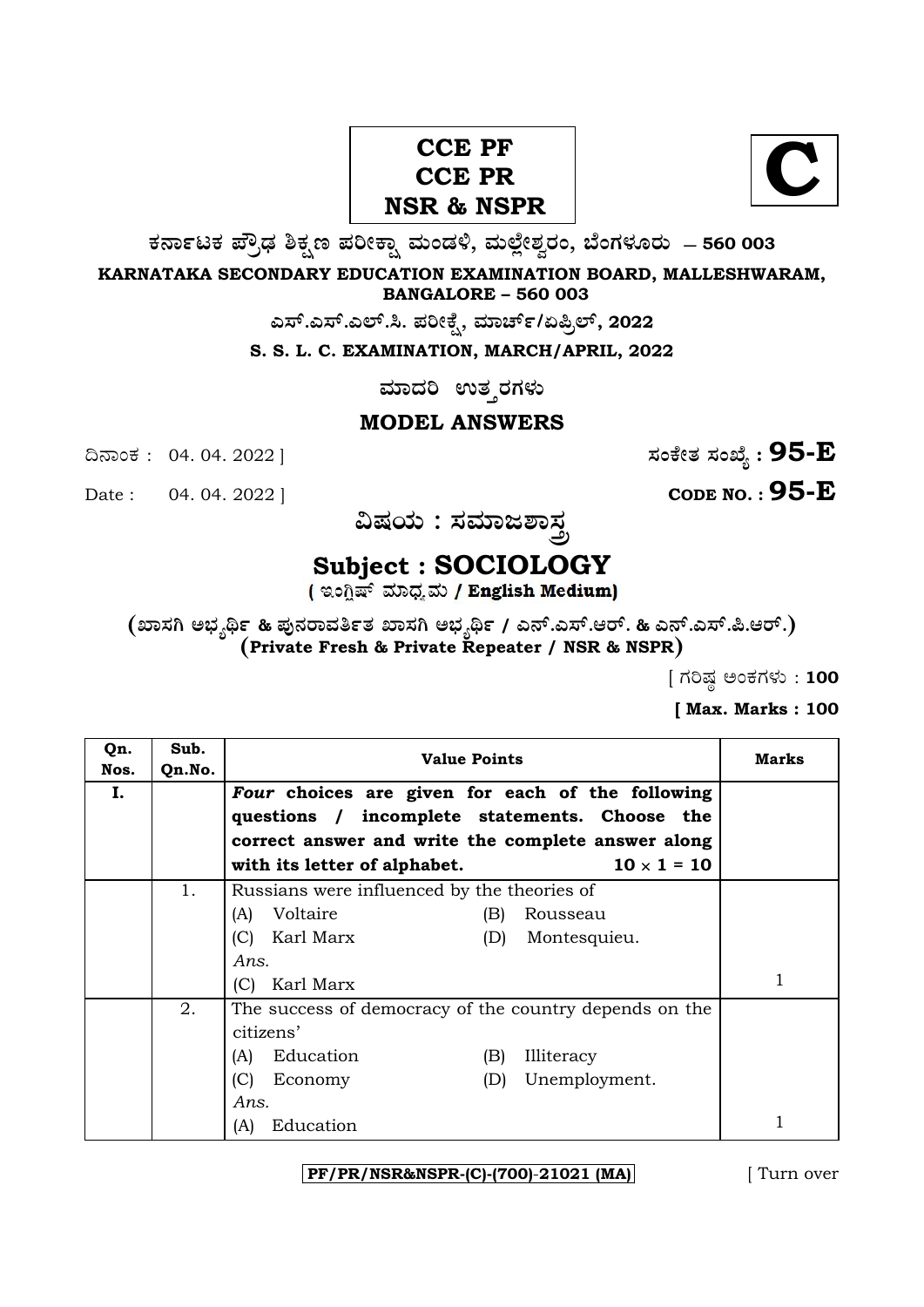**95-E** 2 **CCE PF & PR/NSR & NSPR**

| Qn.<br>Nos. | Sub.<br>Qn.No. | <b>Value Points</b>                                      |                               | <b>Marks</b> |
|-------------|----------------|----------------------------------------------------------|-------------------------------|--------------|
|             | 3.             | The effective medium that brings social change is        |                               |              |
|             |                | Telephone<br>(A)                                         | Television<br>(B)             |              |
|             |                | Education<br>(C)                                         | Society.<br>(D)               |              |
|             |                | Ans.                                                     |                               |              |
|             |                | Education<br>(C)                                         |                               | $\mathbf{1}$ |
|             | 4.             | The author of the book, 'Caste and Race in India' is     |                               |              |
|             |                | Gandhiji<br>(A)                                          | Nehru<br>(B)                  |              |
|             |                | Dayanand Saraswati<br>(C)                                | G. S. Ghurye.<br>(D)          |              |
|             |                | Ans.                                                     |                               |              |
|             |                | G. S. Ghurye<br>(D)                                      |                               | $\mathbf{1}$ |
|             | 5.             | The word caste is derived from the Spanish and           |                               |              |
|             |                | Portuguese word                                          |                               |              |
|             |                | Region<br>(A)                                            | Casta<br>(B)                  |              |
|             |                | Community<br>(C)                                         | (D)<br>Coast.                 |              |
|             |                | Ans.                                                     |                               |              |
|             |                | (B)<br>Casta                                             |                               | $\mathbf{1}$ |
|             | 6.             | Adivasis were called as 'Backward Hindus' by             |                               |              |
|             |                | D. N. Majumdar<br>(A)                                    | <b>Bogardus</b><br>(B)        |              |
|             |                | (C)<br>Nanjundaiah                                       | G. S. Ghurye.<br>(D)          |              |
|             |                | Ans.                                                     |                               |              |
|             |                | (D) G. S. Ghurye                                         |                               | $\mathbf{1}$ |
|             | 7.             | A book about the tribes called 'The Baiga' was published |                               |              |
|             |                | by                                                       |                               |              |
|             |                | A. A. D. Louis<br>(A)                                    | Nadell<br>(B)                 |              |
|             |                | Verrier Elwin<br>(C)                                     | Bogardus.<br>(D)              |              |
|             |                | Ans.                                                     |                               |              |
|             |                | Verrier Elwin<br>(C)                                     |                               | $\mathbf{1}$ |
|             | 8.             | The newspaper published by Bal Gangadhar Tilak was       |                               |              |
|             |                | Harijan<br>(A)                                           | <b>Bombay Samachar</b><br>(B) |              |
|             |                | Kesari<br>(C)                                            | (D)<br>Bengal Gazette.        |              |
|             |                | Ans.                                                     |                               |              |
|             |                | Kesari<br>(C)                                            |                               | $\mathbf{1}$ |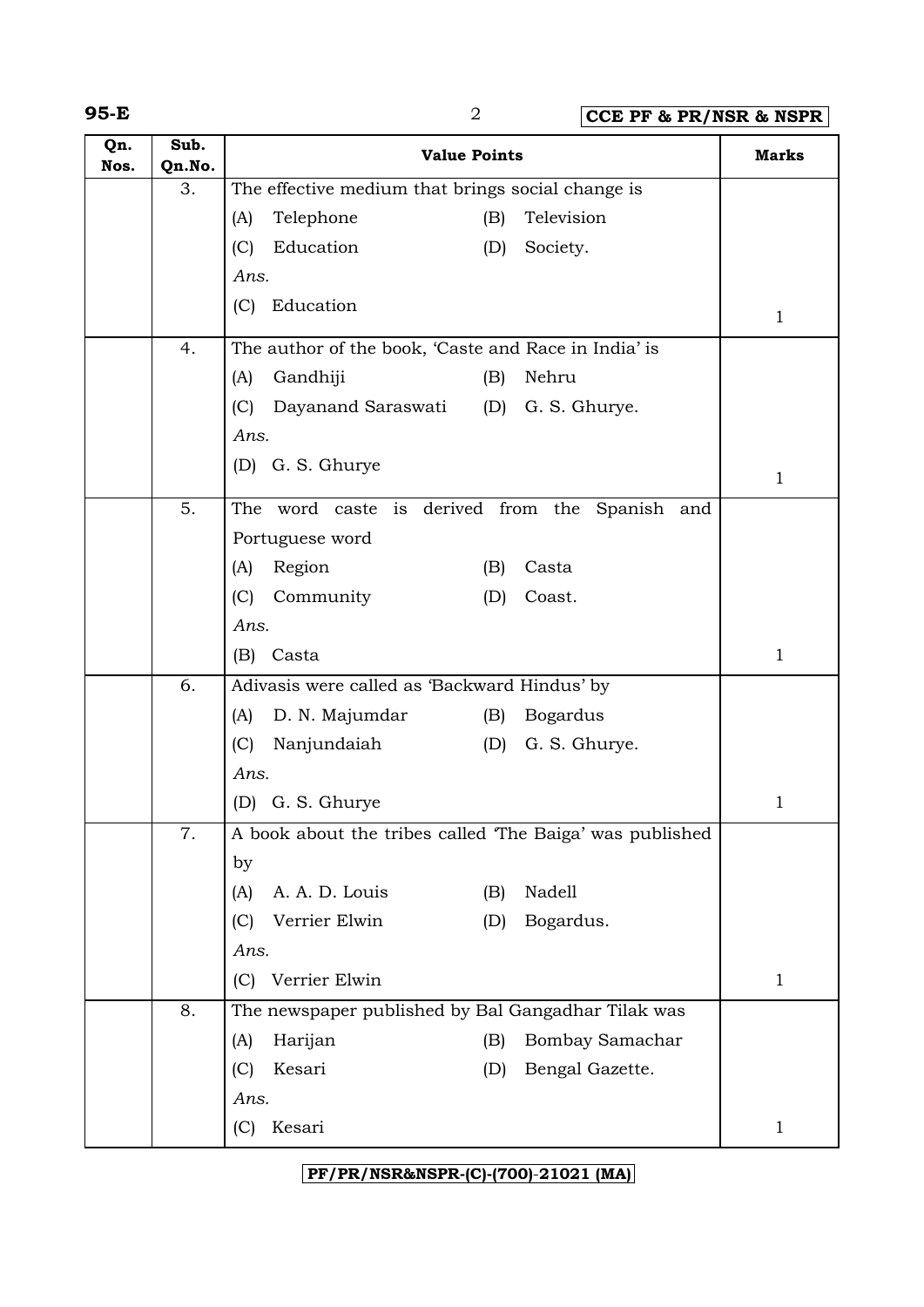**CCE PF & PR/NSR & NSPR** 3 **95-E**

| Qn.<br>Nos. | Sub.<br>Qn.No. |                                                           | <b>Value Points</b>                                     | <b>Marks</b> |
|-------------|----------------|-----------------------------------------------------------|---------------------------------------------------------|--------------|
|             | 9.             |                                                           | The mass media which was used effectively by the Allied |              |
|             |                | Nations group to fight against Hitler was                 |                                                         |              |
|             |                | Television<br>(A)                                         | Internet<br>(B)                                         |              |
|             |                | (C)<br>Newspaper                                          | Radio.<br>(D)                                           |              |
|             |                | Ans.                                                      |                                                         |              |
|             |                | (D) Radio                                                 |                                                         | $\mathbf{1}$ |
|             | 10.            | The city that is known as 'Silicon Valley' of India is    |                                                         |              |
|             |                | Hyderabad<br>(A)                                          | Bangalore<br>(B)                                        |              |
|             |                | (C)<br>Chennai<br>Ans.                                    | Kolkata.<br>(D)                                         |              |
|             |                | Bangalore<br>(B)                                          |                                                         | $\mathbf{1}$ |
| II.         | 11.            | Match the following list 'A' with list 'B' and write it : |                                                         |              |
|             |                |                                                           |                                                         |              |
|             |                |                                                           | $5 \times 1 = 5$                                        |              |
|             |                | $\boldsymbol{A}$                                          | $\boldsymbol{B}$                                        |              |
|             |                | Brahmo Samaj<br>a)                                        | Maharshi Karve<br>i)                                    |              |
|             |                | Arya Samaj<br>b)                                          | ii)<br>Raja Rammohan Roy                                |              |
|             |                | <b>SNDT</b><br>Women's<br>c)                              | iii)<br>Swami Vivekananda                               |              |
|             |                | University                                                |                                                         |              |
|             |                | Ramakrishna<br>Sri<br>d)                                  | Savithri Ba Phule<br>iv)                                |              |
|             |                | Mission                                                   |                                                         |              |
|             |                | first<br>The<br>woman<br>e)                               | Dayanand Saraswati<br>V)                                |              |
|             |                | teacher of India                                          |                                                         |              |
|             |                |                                                           | Sarojini Naidu<br>vi)                                   |              |
|             |                |                                                           | Nivedita<br>vii)                                        |              |
|             |                | Ans.                                                      |                                                         |              |
|             |                | Brahmo Samaj<br>a)                                        | Raja Rammohan Roy<br>ii)                                |              |
|             |                | Arya Samaj<br>b)                                          | Dayanand Saraswati<br>$\mathbf{v})$                     |              |
|             |                | <b>SNDT</b><br>Women's<br>$\mathbf{c}$                    | Maharshi Karve<br>i)                                    |              |
|             |                | University                                                |                                                         |              |
|             |                | Ramakrishna<br>d)<br>Sri                                  | Swami Vivekananda<br>iii)                               |              |
|             |                | Mission                                                   |                                                         |              |
|             |                |                                                           |                                                         |              |
|             |                | first<br>The<br>e)<br>woman                               | Savithri Ba Phule<br>iv)                                |              |
|             |                | teacher of India                                          |                                                         |              |
|             |                |                                                           |                                                         | 5            |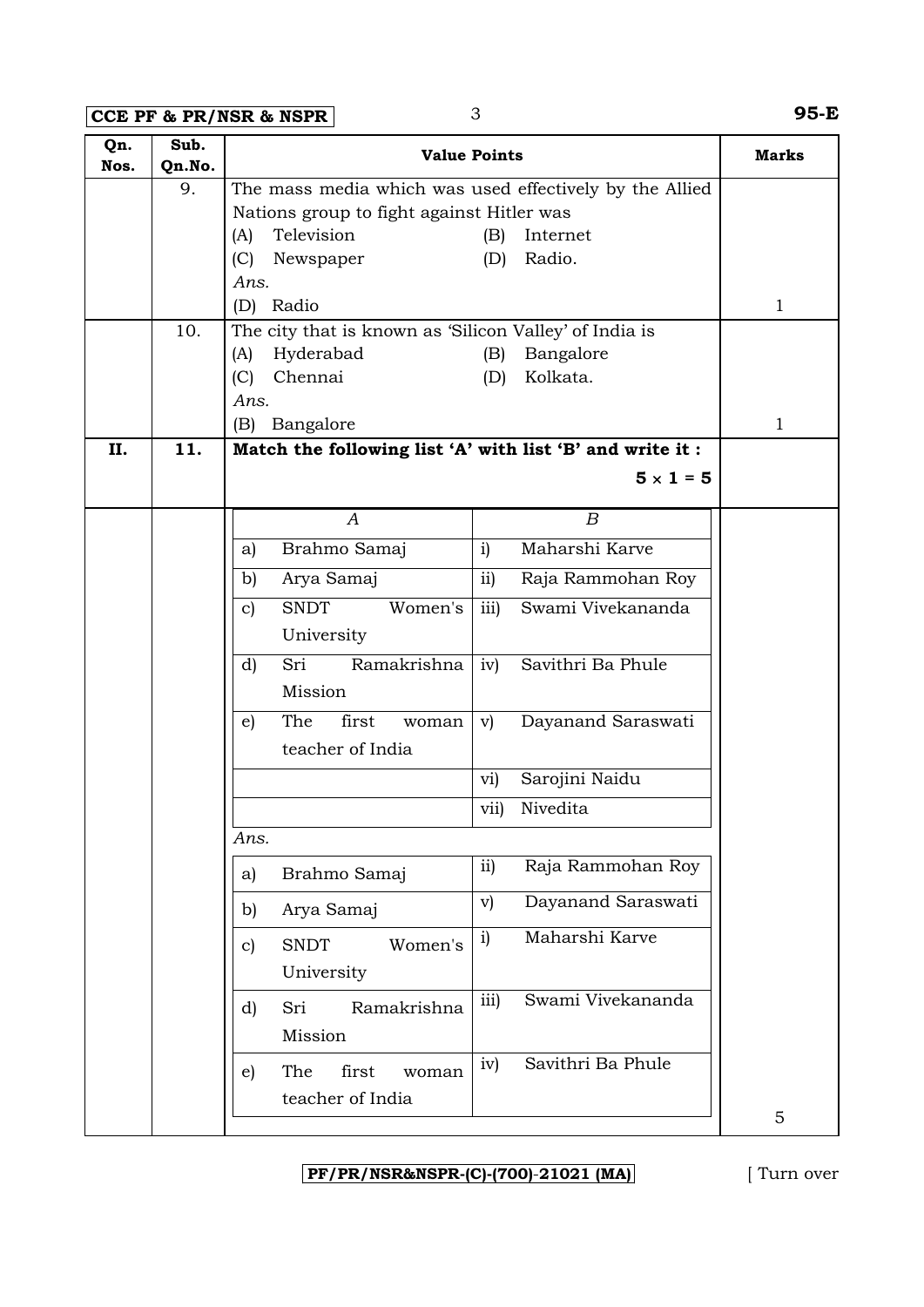**95-E** 4 **CCE PF & PR/NSR & NSPR**

| Qn.<br>Nos. | Sub.<br>Qn.No. | <b>Value Points</b>                                                      | <b>Marks</b> |
|-------------|----------------|--------------------------------------------------------------------------|--------------|
| III.        |                | Answer the following questions in a word or sentence                     |              |
|             |                | each:<br>$15 \times 1 = 15$                                              |              |
|             | 12.            | What is social change?                                                   |              |
|             |                | Ans.                                                                     |              |
|             |                | The changes in the structure $/$ function $/$ social relation            |              |
|             |                | $($ any one)                                                             | $\mathbf{1}$ |
|             | 13.            | What is Industrialization?                                               |              |
|             |                | Ans.                                                                     |              |
|             |                | Use of machine tools in the production of goods and                      |              |
|             |                | services.                                                                | $\mathbf{1}$ |
|             | 14.            | What is the main objective of modernization ?                            |              |
|             |                | Ans.                                                                     |              |
|             |                | Scientific progress / Human prosperity<br>$($ any <i>one</i> $)$         | $\mathbf{1}$ |
|             | 15.            | Name the founder of Buddhism.                                            |              |
|             |                | Ans.                                                                     |              |
|             |                | Goutam Buddha                                                            | $\mathbf{1}$ |
|             | 16.            | When was Vachana movement started ?                                      |              |
|             |                | Ans.                                                                     |              |
|             |                | 12th Century                                                             | $\mathbf{1}$ |
|             | 17.            | Who said that practice of untouchability is a sin ?                      |              |
|             |                | Ans.                                                                     |              |
|             |                | Mahatma Gandhi                                                           | $\mathbf{1}$ |
|             | 18.            | What is a tribe?                                                         |              |
|             |                | Ans.                                                                     |              |
|             |                | People away from civilized society, living in forests /                  |              |
|             |                | native inhabitants of an area.<br>$($ any <i>one</i> $)$                 | $\mathbf{1}$ |
|             | 19.            | Who has the power to declare any part of the state as<br>scheduled area? |              |
|             |                | Ans.                                                                     |              |
|             |                | President / Governor                                                     | $\mathbf{1}$ |
|             | 20.            | Who<br>the<br>of<br>tribal<br>the<br>chairman<br>second<br>was           |              |
|             |                | commission?                                                              |              |
|             |                | Ans.                                                                     |              |
|             |                | Dilip Singh Booria                                                       | 1            |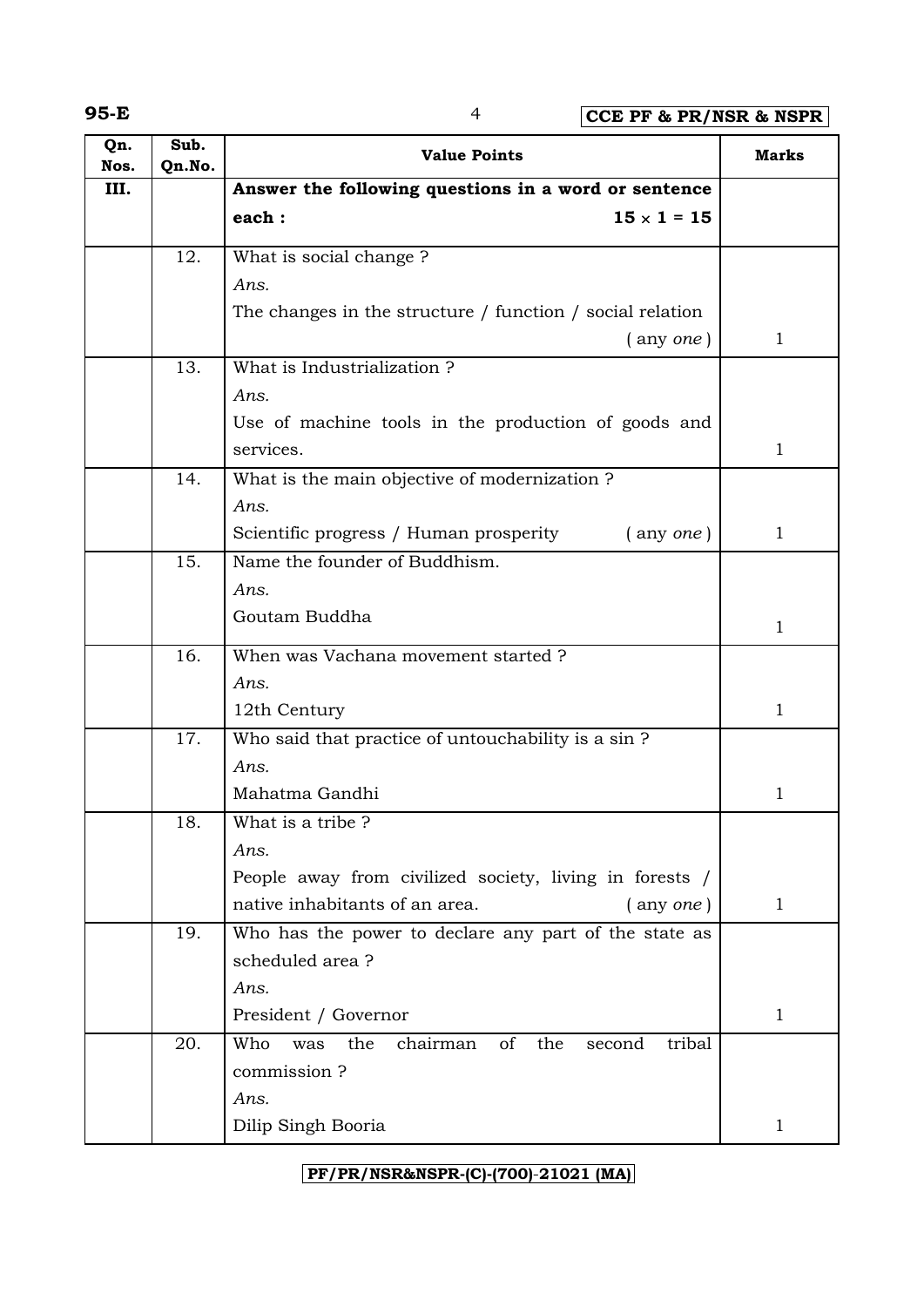**CCE PF & PR/NSR & NSPR** 5 **95-E** 

| Qn.<br>Nos. | Sub.<br>Qn.No. | <b>Value Points</b>                                 | <b>Marks</b>   |
|-------------|----------------|-----------------------------------------------------|----------------|
|             | 21.            | What is Block system?                               |                |
|             |                | Ans.                                                |                |
|             |                | Participation of tribal groups in the process<br>of |                |
|             |                | development.                                        | $\mathbf{1}$   |
|             | 22.            | What is mass media?                                 |                |
|             |                | Ans.                                                |                |
|             |                | Transfer of information and knowledge.              | $\mathbf{1}$   |
|             | 23.            | Who published the newspaper 'Mukanayaka'?           |                |
|             |                | Ans.                                                |                |
|             |                | Dr. B. R. Ambedkar                                  | $\mathbf{1}$   |
|             | 24.            | Who are computer illiterates ?                      |                |
|             |                | Ans.                                                |                |
|             |                | Those who do not know the computers.                | $\mathbf{1}$   |
|             | 25.            | Why was adult education implemented ?               |                |
|             |                | Ans.                                                |                |
|             |                | To reduce illiteracy level.                         | $\mathbf{1}$   |
|             | 26.            | Who provided reservation to Non-Brahmins based on   |                |
|             |                | Miller's report?                                    |                |
|             |                | Ans.                                                |                |
|             |                | Nalwadi Krishnaraja Wodeyar.                        | 1              |
| IV.         |                | Answer the following questions in about two to four |                |
|             |                | sentences / points each :<br>$24 \times 2 = 48$     |                |
|             | 27.            | Name the tools of communication.                    |                |
|             |                | Ans.                                                |                |
|             |                | Post and telegraph<br>$\mathbf{i}$                  |                |
|             |                | telephone<br>$\overline{11}$                        |                |
|             |                | television<br>iii)                                  |                |
|             |                | e-mail<br>iv)                                       |                |
|             |                | cell phone<br>$\rm v)$                              |                |
|             |                | internet<br>vi)                                     |                |
|             |                | distance education.<br>$($ any $two)$<br>vii)       | $\overline{2}$ |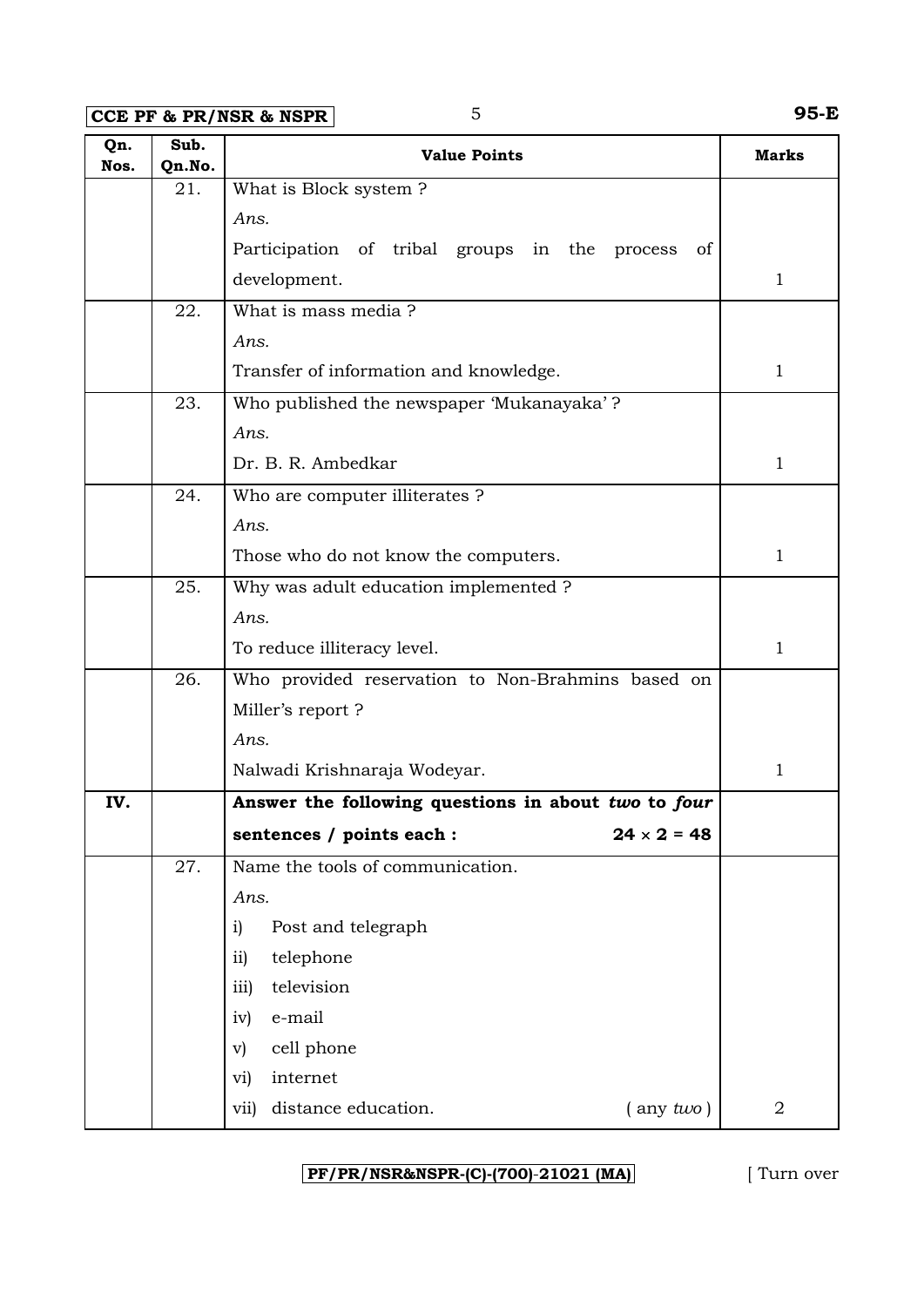## **95-E** 6 **CCE PF & PR/NSR & NSPR**

| Qn.<br>Nos. | Sub.<br>Qn.No. | <b>Value Points</b>                                                |                | <b>Marks</b>   |
|-------------|----------------|--------------------------------------------------------------------|----------------|----------------|
|             | 28.            | Mention any two effects of Industrialization.                      |                |                |
|             |                | Ans.                                                               |                |                |
|             |                | Increase in production<br>i)                                       |                |                |
|             |                | ii) improved quality                                               |                |                |
|             |                | iii) employment opportunity                                        |                |                |
|             |                | iv) less expenditure                                               |                |                |
|             |                | v) urbanization                                                    |                |                |
|             |                | vi) change in values.                                              | $($ any $two)$ | $\overline{2}$ |
|             | 29.            | What is the difference between pakka food and kachcha              |                |                |
|             |                | food ?                                                             |                |                |
|             |                | Ans.                                                               |                |                |
|             |                | Pakka food<br>Kachcha food                                         |                |                |
|             |                | food of upper caste<br>i) food of low caste people<br>$\mathbf{i}$ |                |                |
|             |                | people                                                             |                |                |
|             |                | ii) cooked with ghee<br>ii) prepared with water.                   |                |                |
|             |                | (any one difference each)                                          |                | $\overline{2}$ |
|             | 30.            | Which were the movements organized by Ambedkar to                  |                |                |
|             |                | uphold the rights of untouchables?                                 |                |                |
|             |                | Ans.                                                               |                |                |
|             |                | Mehad tank movement<br>i)                                          |                |                |
|             |                | $\overline{11}$<br>Entry to temple movement.                       |                | $\overline{2}$ |
|             | 31.            | Mention any two factors which caused the changes in                |                |                |
|             |                | the caste system.                                                  |                |                |
|             |                | Ans.                                                               |                |                |
|             |                | Industrialization<br>$\mathbf{i}$                                  |                |                |
|             |                | Urbanization<br>$\overline{11}$                                    |                |                |
|             |                | Westernization<br>iii)                                             |                |                |
|             |                | Sanskritization<br>iv)                                             |                |                |
|             |                | Education<br>$\rm v)$                                              |                |                |
|             |                | Constitution<br>vi)                                                |                |                |
|             |                | Judicial system<br>vii)                                            |                |                |
|             |                | viii) Reformation movements.                                       | $($ any $two)$ | 2              |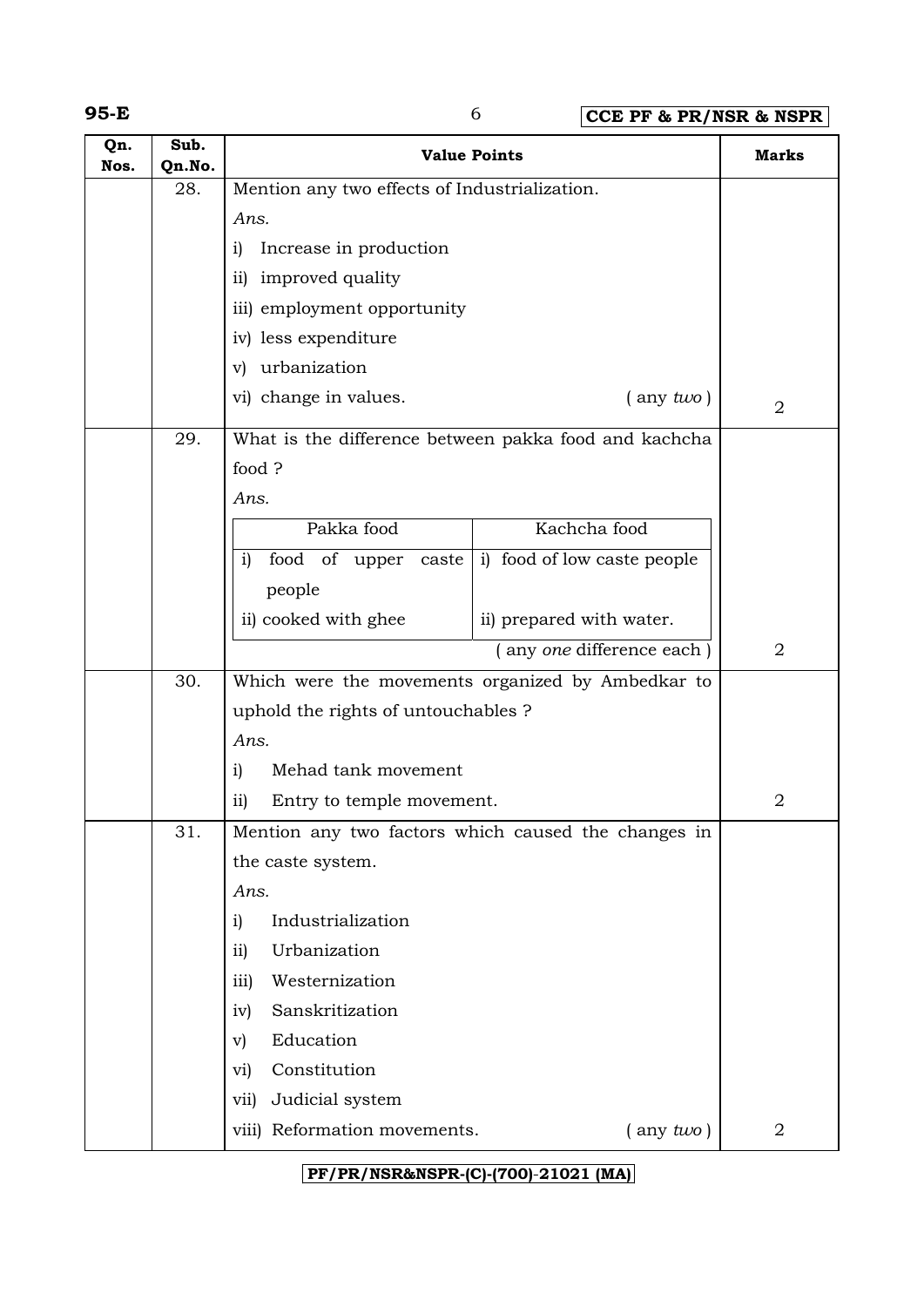**CCE PF & PR/NSR & NSPR** 7 **95-E**

| Nos.<br>Qn.No.<br>32.<br>Which factors<br>controlling<br>the<br>have<br>succeeded<br>in<br>functioning of caste panchayats?<br>Ans.<br>Modern legislations<br>i)<br>Police<br>$\overline{11}$<br>$\overline{2}$<br>Judicial system.<br>$($ any $two)$<br>$\overline{iii}$<br>33.<br>Name the famous women of the Vedic period.<br>Ans.<br>Gargi<br>i)<br>Mytreyi<br>$\overline{11}$<br>$\overline{2}$<br>Lopamudra etc.<br>$($ any $two)$<br>$\overline{111}$<br>What are the causes for the differences in the ratio of<br>34. |  |
|---------------------------------------------------------------------------------------------------------------------------------------------------------------------------------------------------------------------------------------------------------------------------------------------------------------------------------------------------------------------------------------------------------------------------------------------------------------------------------------------------------------------------------|--|
|                                                                                                                                                                                                                                                                                                                                                                                                                                                                                                                                 |  |
|                                                                                                                                                                                                                                                                                                                                                                                                                                                                                                                                 |  |
|                                                                                                                                                                                                                                                                                                                                                                                                                                                                                                                                 |  |
|                                                                                                                                                                                                                                                                                                                                                                                                                                                                                                                                 |  |
|                                                                                                                                                                                                                                                                                                                                                                                                                                                                                                                                 |  |
|                                                                                                                                                                                                                                                                                                                                                                                                                                                                                                                                 |  |
|                                                                                                                                                                                                                                                                                                                                                                                                                                                                                                                                 |  |
|                                                                                                                                                                                                                                                                                                                                                                                                                                                                                                                                 |  |
|                                                                                                                                                                                                                                                                                                                                                                                                                                                                                                                                 |  |
|                                                                                                                                                                                                                                                                                                                                                                                                                                                                                                                                 |  |
|                                                                                                                                                                                                                                                                                                                                                                                                                                                                                                                                 |  |
|                                                                                                                                                                                                                                                                                                                                                                                                                                                                                                                                 |  |
| male and female ?                                                                                                                                                                                                                                                                                                                                                                                                                                                                                                               |  |
| Ans.                                                                                                                                                                                                                                                                                                                                                                                                                                                                                                                            |  |
| Female infanticide<br>i)                                                                                                                                                                                                                                                                                                                                                                                                                                                                                                        |  |
| Female foeticide<br>$\overline{ii}$                                                                                                                                                                                                                                                                                                                                                                                                                                                                                             |  |
| $\overline{2}$<br>Violences on women.<br>$($ any $two)$<br>iii)                                                                                                                                                                                                                                                                                                                                                                                                                                                                 |  |
| 35.<br>What are the contributions of the Hunter Commission to                                                                                                                                                                                                                                                                                                                                                                                                                                                                   |  |
| women's education?                                                                                                                                                                                                                                                                                                                                                                                                                                                                                                              |  |
| Ans.                                                                                                                                                                                                                                                                                                                                                                                                                                                                                                                            |  |
| Priority to women's education<br>i)                                                                                                                                                                                                                                                                                                                                                                                                                                                                                             |  |
| New schools for girls<br>$\mathbf{ii}$                                                                                                                                                                                                                                                                                                                                                                                                                                                                                          |  |
| Appointment of women teachers<br>$\overline{iii}$                                                                                                                                                                                                                                                                                                                                                                                                                                                                               |  |
| Scholarships.<br>$\overline{2}$<br>iv)<br>$($ any $two)$                                                                                                                                                                                                                                                                                                                                                                                                                                                                        |  |
| 36.<br>Hindu Marriage Act supports equality. How ?                                                                                                                                                                                                                                                                                                                                                                                                                                                                              |  |
| Ans.                                                                                                                                                                                                                                                                                                                                                                                                                                                                                                                            |  |
| Prohibits polygamy<br>$\mathbf{i}$                                                                                                                                                                                                                                                                                                                                                                                                                                                                                              |  |
| Prohibits polyandry<br>$\overline{ii}$                                                                                                                                                                                                                                                                                                                                                                                                                                                                                          |  |
| Prohibits child marriage<br>iii)                                                                                                                                                                                                                                                                                                                                                                                                                                                                                                |  |
| Prohibits bigamy<br>iv)                                                                                                                                                                                                                                                                                                                                                                                                                                                                                                         |  |
| Right to divorce for women<br>$\mathbf{v}$                                                                                                                                                                                                                                                                                                                                                                                                                                                                                      |  |
| Right to remarriage for women.<br>$\overline{2}$<br>$($ any $two)$<br>vi)                                                                                                                                                                                                                                                                                                                                                                                                                                                       |  |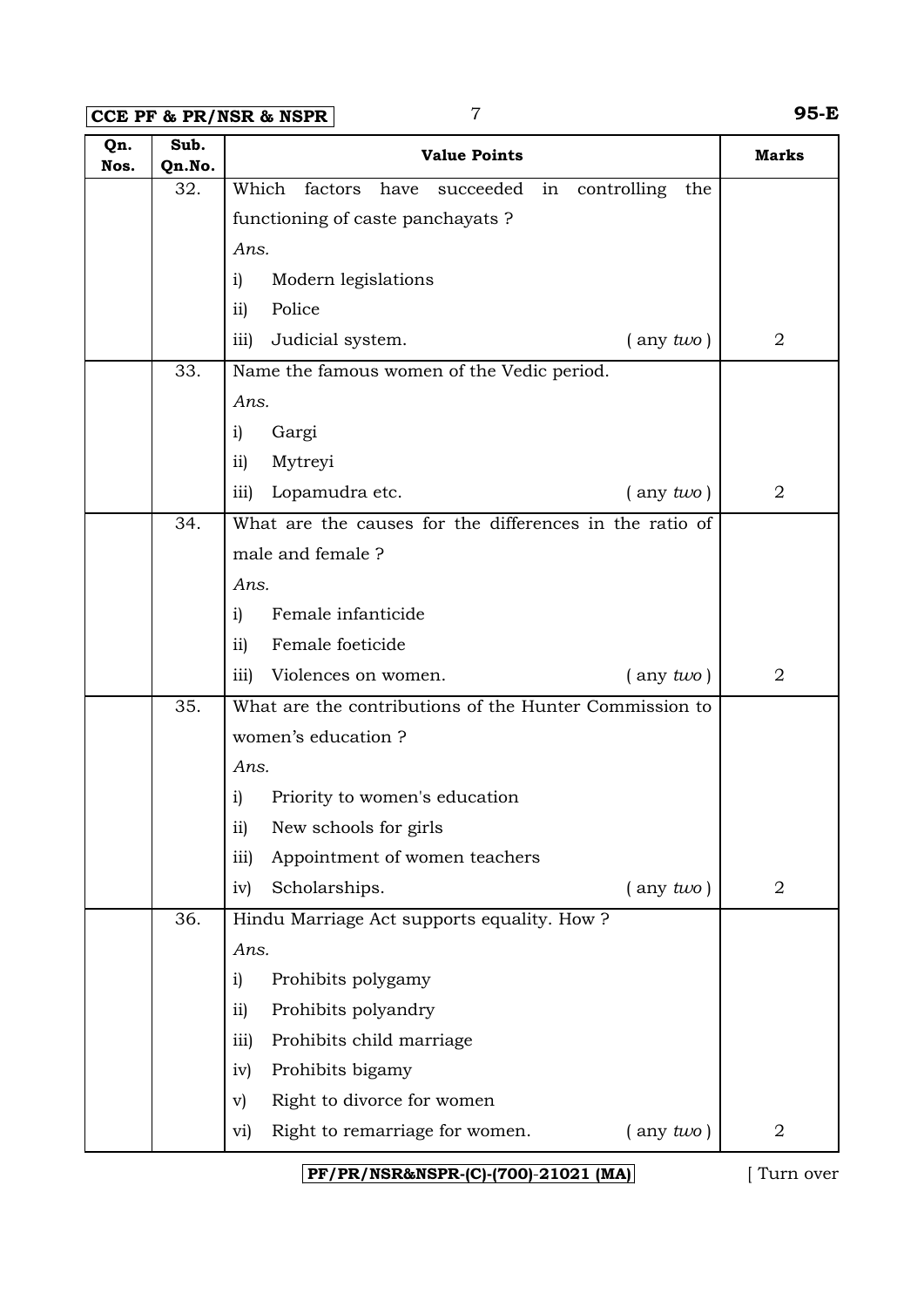**95-E** 8 **CCE PF & PR/NSR & NSPR**

| Qn.<br>Nos. | Sub.<br>Qn.No. | <b>Value Points</b>                                                 | <b>Marks</b>   |
|-------------|----------------|---------------------------------------------------------------------|----------------|
|             | 37.            | Which are the different names of tribals in India?                  |                |
|             |                | Ans.                                                                |                |
|             |                | Nomads<br>i)                                                        |                |
|             |                | Uncivilized<br>$\overline{11}$                                      |                |
|             |                | Forest dwellers<br>iii)                                             |                |
|             |                | Girijans.<br>$($ any $two)$<br>iv)                                  | $\overline{2}$ |
|             | 38.            | It is necessary to protect the traditional technology of            |                |
|             |                | tribes. Why?                                                        |                |
|             |                | Ans.                                                                |                |
|             |                | Part of forests<br>i)                                               |                |
|             |                | Expertise in herbal medicine (native medicine)<br>$\overline{11}$   |                |
|             |                | Unique culture.<br>iii)<br>$($ any $two)$                           | $\overline{2}$ |
|             | 39.            | Which aspects influence the social, economic life of the            |                |
|             |                | tribal communities?                                                 |                |
|             |                | Ans.                                                                |                |
|             |                | Influence of caste<br>i)                                            |                |
|             |                | deforestation<br>$\overline{11}$                                    |                |
|             |                | urbanization<br>iii)                                                |                |
|             |                | development programs<br>iv)                                         |                |
|             |                | modernization.<br>$($ any $two)$<br>$\mathbf{v})$                   | $\overline{2}$ |
|             | 40.            | How does radio play as a mass media ?                               |                |
|             |                | Ans.                                                                |                |
|             |                | source of news<br>i)                                                |                |
|             |                | current affairs<br>$\overline{11}$                                  |                |
|             |                | entertainment<br>iii)                                               |                |
|             |                | knowledge.<br>$($ any $two)$<br>iv)                                 | $\overline{2}$ |
|             | 41.            | What is unplanned change?                                           |                |
|             |                | Ans.                                                                |                |
|             |                | change in nature<br>i)                                              |                |
|             |                | floods, famine, earthquake, epidemic<br>disease,<br>$\overline{11}$ |                |
|             |                | volcano.<br>$($ any $two)$                                          | $\overline{2}$ |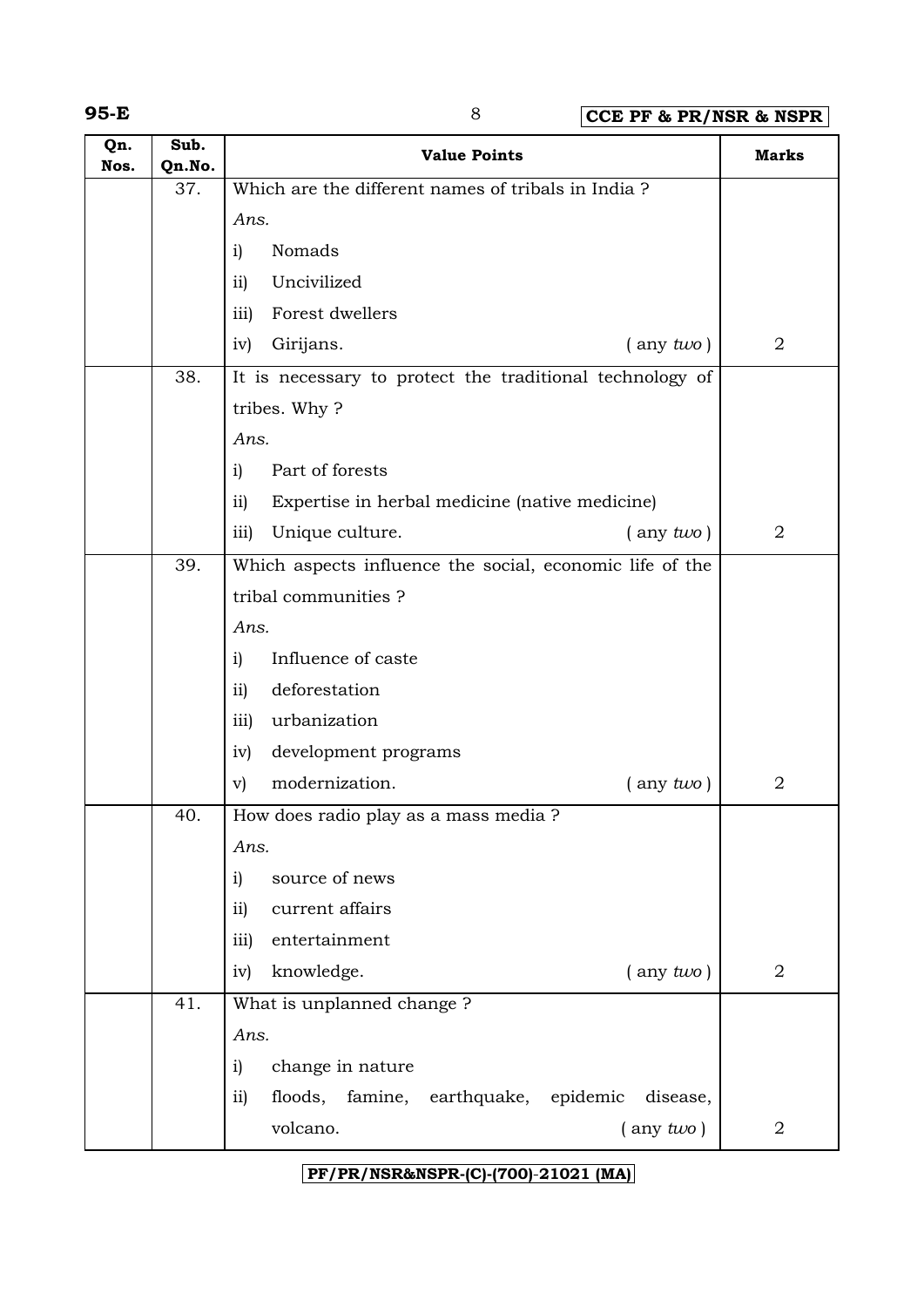**CCE PF & PR/NSR & NSPR** 9 **95-E**

| Qn.<br>Nos. | Sub.<br>Qn.No. | <b>Value Points</b>                                    | <b>Marks</b>   |
|-------------|----------------|--------------------------------------------------------|----------------|
|             | 42.            | Which factors are responsible for social change?       |                |
|             |                | Ans.                                                   |                |
|             |                | Education<br>i)                                        |                |
|             |                | Science and Technology<br>$\overline{11}$              |                |
|             |                | Industrialization<br>iii)                              |                |
|             |                | Modernization.<br>$($ any two)<br>iv)                  | $\overline{2}$ |
|             | 43.            | Mention any two characteristics of caste system.       |                |
|             |                | Ans.                                                   |                |
|             |                | hierarchy<br>i)                                        |                |
|             |                | decided on the basis of birth<br>$\overline{11}$       |                |
|             |                | part of Hindu society<br>iii)                          |                |
|             |                | difficult to change caste<br>iv)                       |                |
|             |                | restrictions on food<br>$\mathbf{v})$                  |                |
|             |                | restrictions on social relations<br>$\rm{v}$ i)        |                |
|             |                | restrictions on employment.<br>$($ any $two)$<br>vii)  | 2              |
|             | 44.            | Name the social reformers who fought against the caste |                |
|             |                | system in India.                                       |                |
|             |                | Ans.                                                   |                |
|             |                | Raja Rammohan Roy<br>i)                                |                |
|             |                | Dayanand Saraswati<br>$\overline{ii}$                  |                |
|             |                | Jyotiba Phule<br>iii)                                  |                |
|             |                | Devendranath Tagore<br>iv)                             |                |
|             |                | Ambedkar, Basaveshwara, Vivekananda etc.<br>$\rm v)$   |                |
|             |                | $($ any two)                                           | 2              |
|             | 45.            | Which are the major problems of tribal women of India? |                |
|             |                | Ans.                                                   |                |
|             |                | i) fuel                                                |                |
|             |                | drinking water.<br>$\overline{11}$                     | $\overline{2}$ |
|             | 46.            | Mention the legislations related to assets of women.   |                |
|             |                | Ans.                                                   |                |
|             |                | $\mathbf{i}$<br>Married Women's Property Act           |                |
|             |                | The Hindu Women's Right to Property Act.<br>$\rm ii)$  | 2              |
|             | 47.            | Mention any two causes for the decline of tribes.      |                |
|             |                | Ans.                                                   |                |
|             |                | Modernization<br>$\mathbf{i}$                          |                |
|             |                | Urbanization<br>$\overline{11}$                        |                |
|             |                | Deforestation<br>iii)                                  |                |
|             |                | Programmes in the name of development.<br>iv)          |                |
|             |                | any two)                                               | $\overline{2}$ |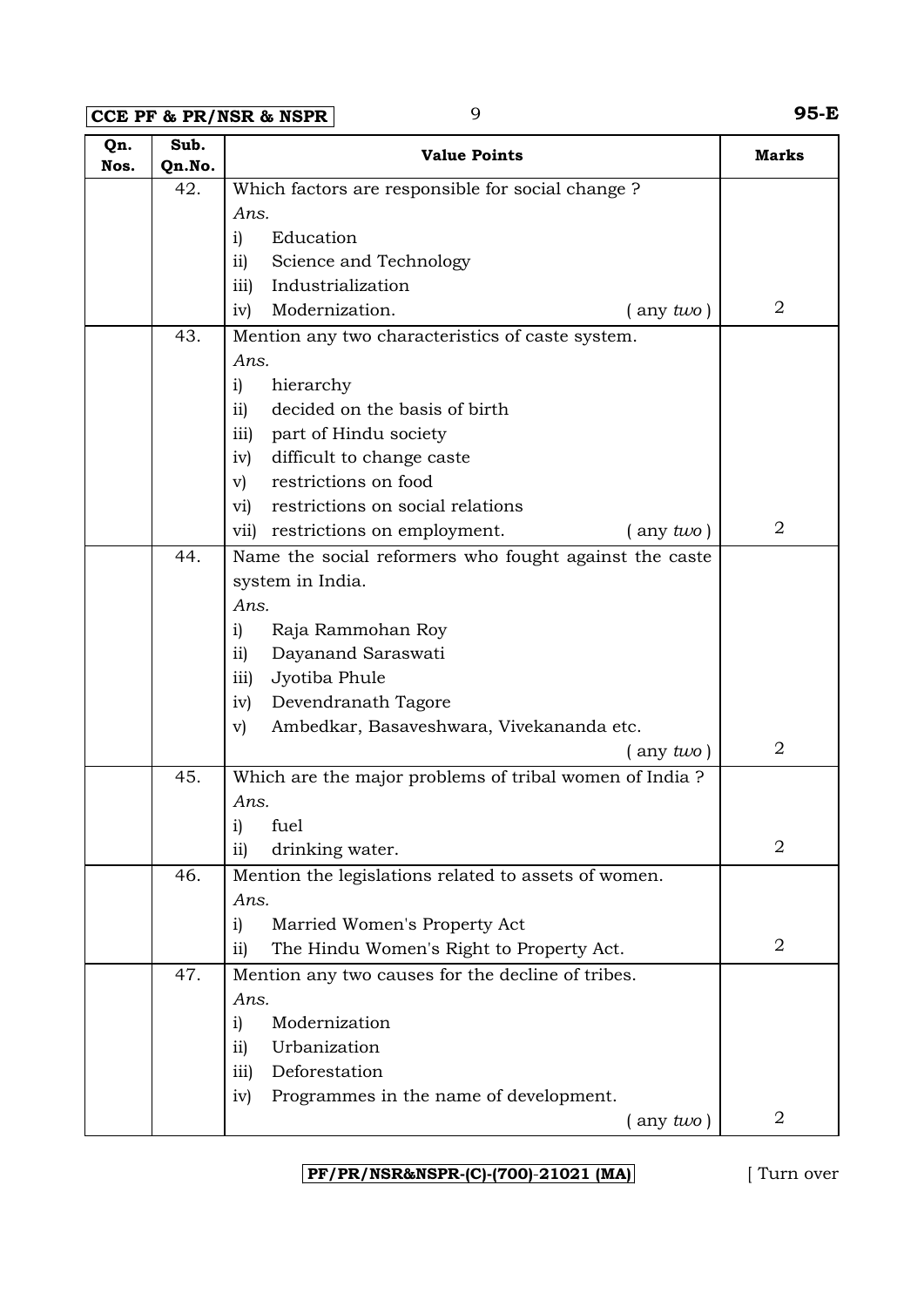**95-E** 10 **CCE PF & PR/NSR & NSPR**

| Qn.<br>Nos. | Sub.<br>Qn.No. | <b>Value Points</b>                                        | <b>Marks</b>   |
|-------------|----------------|------------------------------------------------------------|----------------|
|             | 48.            | Which are the organizations in Karnataka conducting        |                |
|             |                | tribal studies?                                            |                |
|             |                | Ans.                                                       |                |
|             |                | Department of Kannada and Culture<br>i)                    |                |
|             |                | Kannada Sahitya Parishad<br>$\overline{ii}$                |                |
|             |                | Karnataka Janapada and Yakshagana Academy<br>iii)          |                |
|             |                | Karnataka Pustaka Pradhikara.<br>iv)                       |                |
|             |                | $($ any two)                                               | 2              |
|             | 49.            | Mention the types of mass media.                           |                |
|             |                | Ans.                                                       |                |
|             |                | Print media<br>i)                                          |                |
|             |                | Electronic media.<br>$\overline{ii}$                       | $\overline{2}$ |
|             | 50.            | Which are the changes that have taken place in the         |                |
|             |                | marriage system of India due to Mass Media ?               |                |
|             |                | Ans.                                                       |                |
|             |                | i)<br>Inter-caste marriage                                 |                |
|             |                | Love marriage<br>$\overline{ii}$                           |                |
|             |                | Finding partners through social media.<br>iii)             |                |
|             |                | $($ any two)                                               | 2              |
| V.          |                | Answer the following questions in about five to six        |                |
|             |                | sentences each :<br>$6 \times 3 = 18$                      |                |
|             | 51.            | List out the features of social change.                    |                |
|             |                | Ans.                                                       |                |
|             |                | Social change is                                           |                |
|             |                | continuous<br>i)                                           |                |
|             |                | universal<br>ii)                                           |                |
|             |                | change in human relations<br>iii)                          |                |
|             |                | form and momentum are different<br>iv)                     |                |
|             |                | indefinite<br>$\mathbf{v}$                                 |                |
|             |                | planned and unplanned<br>vi)                               |                |
|             |                | objective concept<br>vii)                                  |                |
|             |                | viii) repeated and long term changes.<br>$($ any three $)$ | 3              |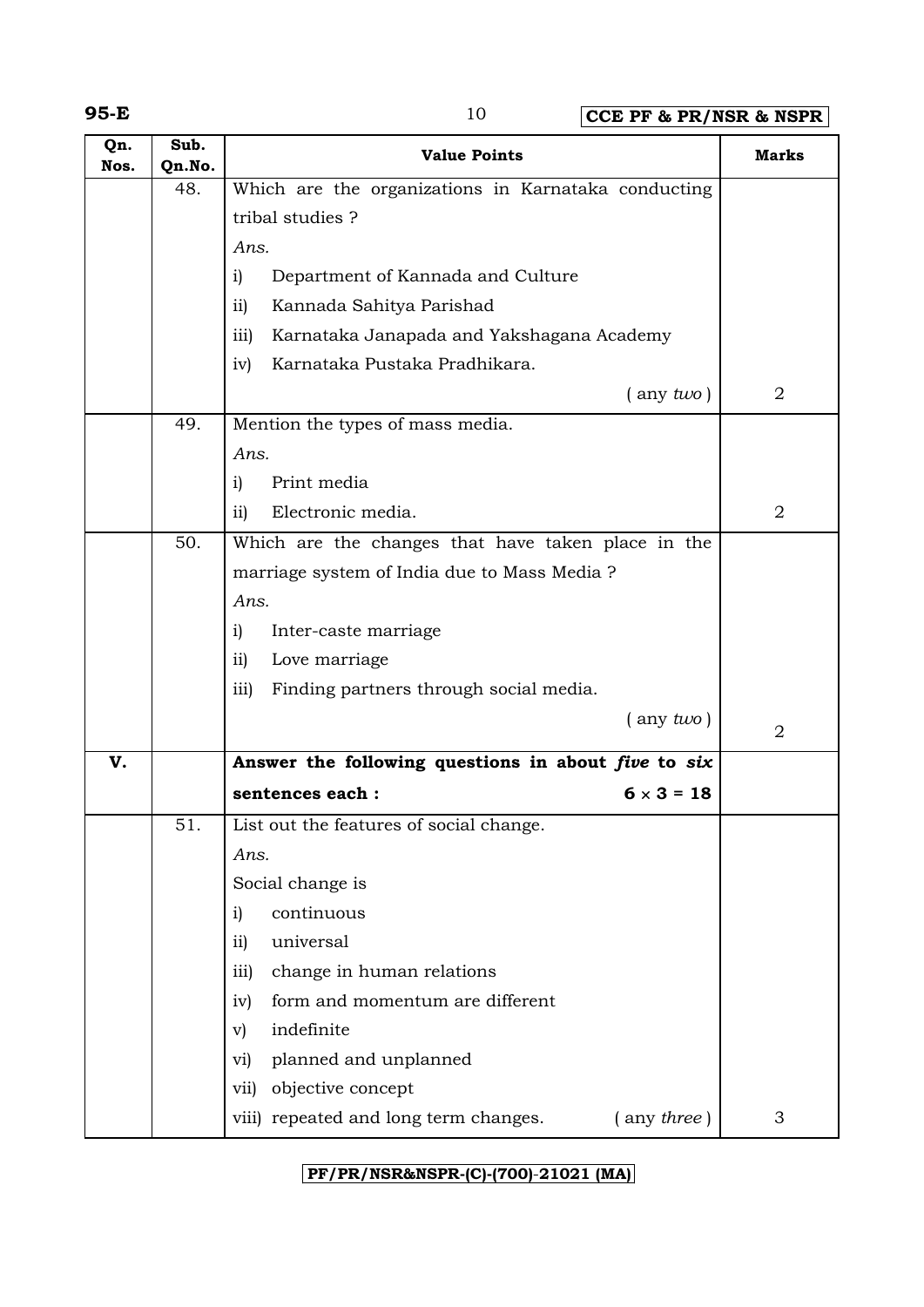**CCE PF & PR/NSR & NSPR** 11 **95-E**

| Qn.<br>Nos. | Sub.<br>Qn.No. | <b>Value Points</b>                                      | <b>Marks</b> |
|-------------|----------------|----------------------------------------------------------|--------------|
|             | 52.            | What are the impacts of formal education on the present  |              |
|             |                | social life?                                             |              |
|             |                | Ans.                                                     |              |
|             |                | Occupational achievement<br>$\mathbf{i}$                 |              |
|             |                | Change in people's perception<br>$\overline{11}$         |              |
|             |                | Improvement in status of women<br>iii)                   |              |
|             |                | Tool for social and economic rewards<br>iv)              |              |
|             |                | Support social mobility<br>$\mathbf{v})$                 |              |
|             |                | Awareness among weaker sections<br>vi)                   |              |
|             |                | Urbanization<br>vii)                                     |              |
|             |                | viii) Political consciousness.<br>$($ any three)         | 3            |
|             | 53.            | Name the women organizations which fought for the        |              |
|             |                | awareness and progress of women during the British       |              |
|             |                | period.                                                  |              |
|             |                | Ans.                                                     |              |
|             |                | i)<br>Arya Mahila Samaj                                  |              |
|             |                | Bharat Mahila Parishad<br>$\overline{11}$                |              |
|             |                | Sharada Sadara<br>iii)                                   |              |
|             |                | Bharat Stri Mahamandal<br>iv)                            |              |
|             |                | Sthriyara Bharatiya Sangha<br>V)                         |              |
|             |                | Akhil Bharatiya Mahila Parishad<br>vi)                   |              |
|             |                | Kasturiba Gandhi Rastriya Smarak Pratisthan.<br>vii)     |              |
|             |                | $($ any three $)$                                        | 3            |
|             | 54.            | Explain the role of women in the freedom struggle of     |              |
|             |                | India.                                                   |              |
|             |                | Ans.                                                     |              |
|             |                | Sarojini<br>Naidu,<br>Kamaladevi<br>Chattopadhyay,<br>i) |              |
|             |                | Vijayalakshmi Pandit etc.                                |              |
|             |                | Participated in Gandhi led movements.<br>$\overline{11}$ |              |
|             |                | Protests, dharnas<br>iii)                                |              |
|             |                | Salt Satyagraha<br>iv)                                   |              |
|             |                | Quit India movement<br>$\mathbf{v}$<br>Sevadal movement  |              |
|             |                | $\rm{vi)}$<br>Home Rule movement<br>vii)                 |              |
|             |                | viii) Indian National Army — Colonel Lakshmi.            |              |
|             |                | $($ any three)                                           | 3            |
|             |                |                                                          |              |